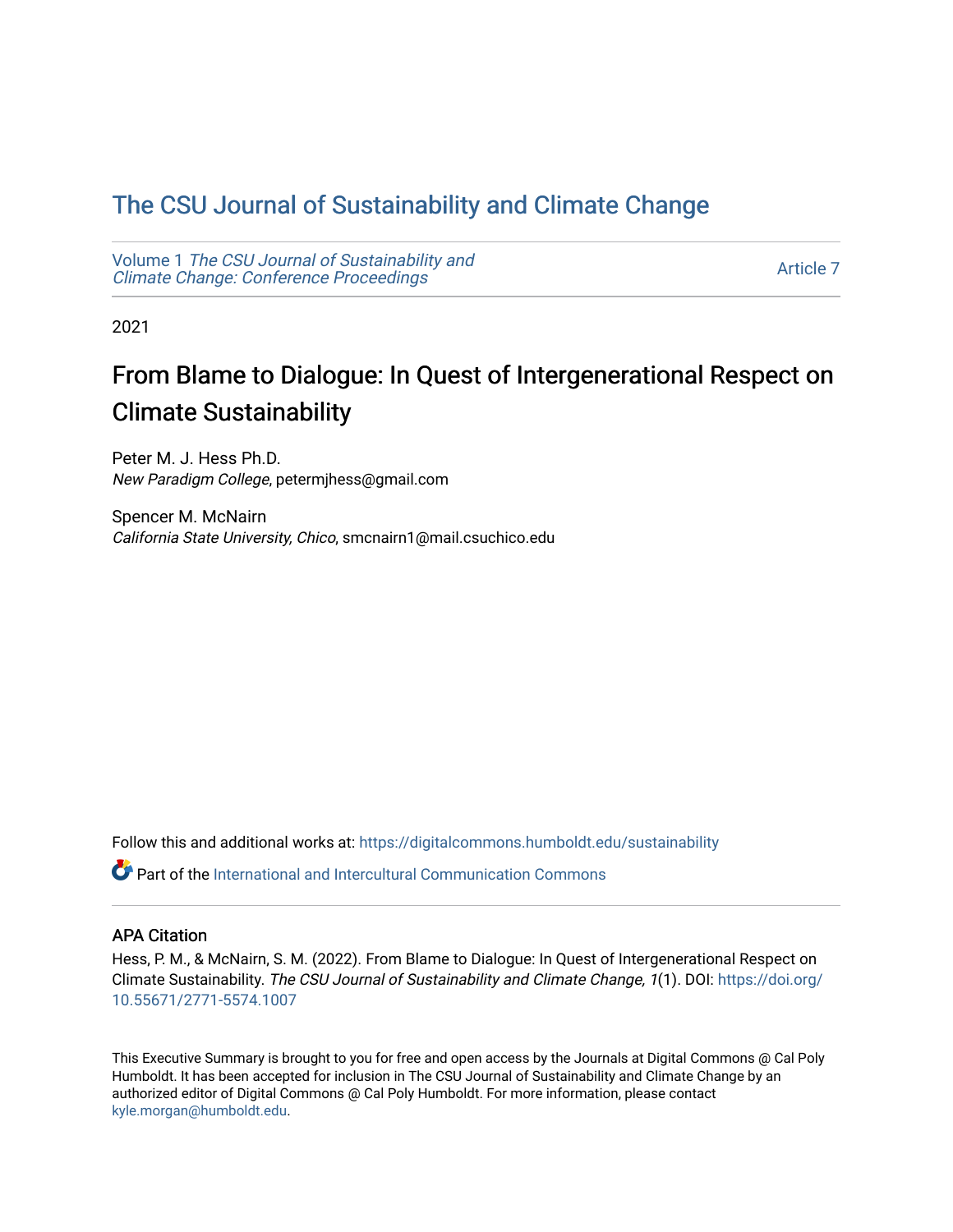# From Blame to Dialogue: In Quest of Intergenerational Justice on Climate Sustainability

Peter M. J. Hess (New Paradigm College), Spencer M. McNairn (California State University, Chico)

#### **Abstract**

Conversations about rapid climate disruption can become side-tracked by blame-seeking: who or what nations or cultures or age brackets are most responsible for global warming? This paper seeks to move beyond blame and uncover the importance of fostering solidarity among generations to uncover our shared responsibility for climate sustainability. By understanding the intersectional context of how past injustices inordinately impacted various communities, we can move towards constructive dialogue and shared practical experiences to foster justice among generations. The Three R's of Equitable Intergenerational Development can initiate this, which strives to mitigate transgenerational climate injustices. Through intergroup contact, intergenerational respect seeks to mitigate climate disruption and emphasize a more equitable and inclusive political, economic, social, and natural environment among all generations.

#### **How do Generational Perspectives Differ on Climate Disruption?**

It is a common trope to speak as if each generation is its own discrete entity reflecting oppositional attitudes to other generations. Human culture is of course far more dynamic than this, but generational experiences do shape our contrasting perceptions of the seriousness of key issues. An 85- year-old with numerous grandchildren will view human overpopulation differently than a millennial agonizing over whether to have children at all. Serious engagement with climate disruption requires that we abandon our aged-based silos and embrace intergenerational dialogue and cooperation.

The twin roots of climate disruption are resource overconsumption and human overpopulation: too many humans consume too much in the way of land, energy, and finite resources.

The current climate catastrophe stems from a history of Western industrial development that has greatly benefitted the present generation at the expense of future generations (Davies, 2020). Our descendants will bear the environmental costs of the conveniences we enjoy, implying a lack of awareness on our part of the intergenerational solidarity necessary to help us envision long-term solutions. Will the changes in policy and practice necessary to address overconsumption be made equitably between generations?

## **How Might We Assess Intergenerational Contact on Climate Issues?**

Climate disruption is an intersectional systemic issue. It is a result of both (1) scientific ignorance leading to the abuse and unraveling of Earth's delicate ecosystems, and (2) a capital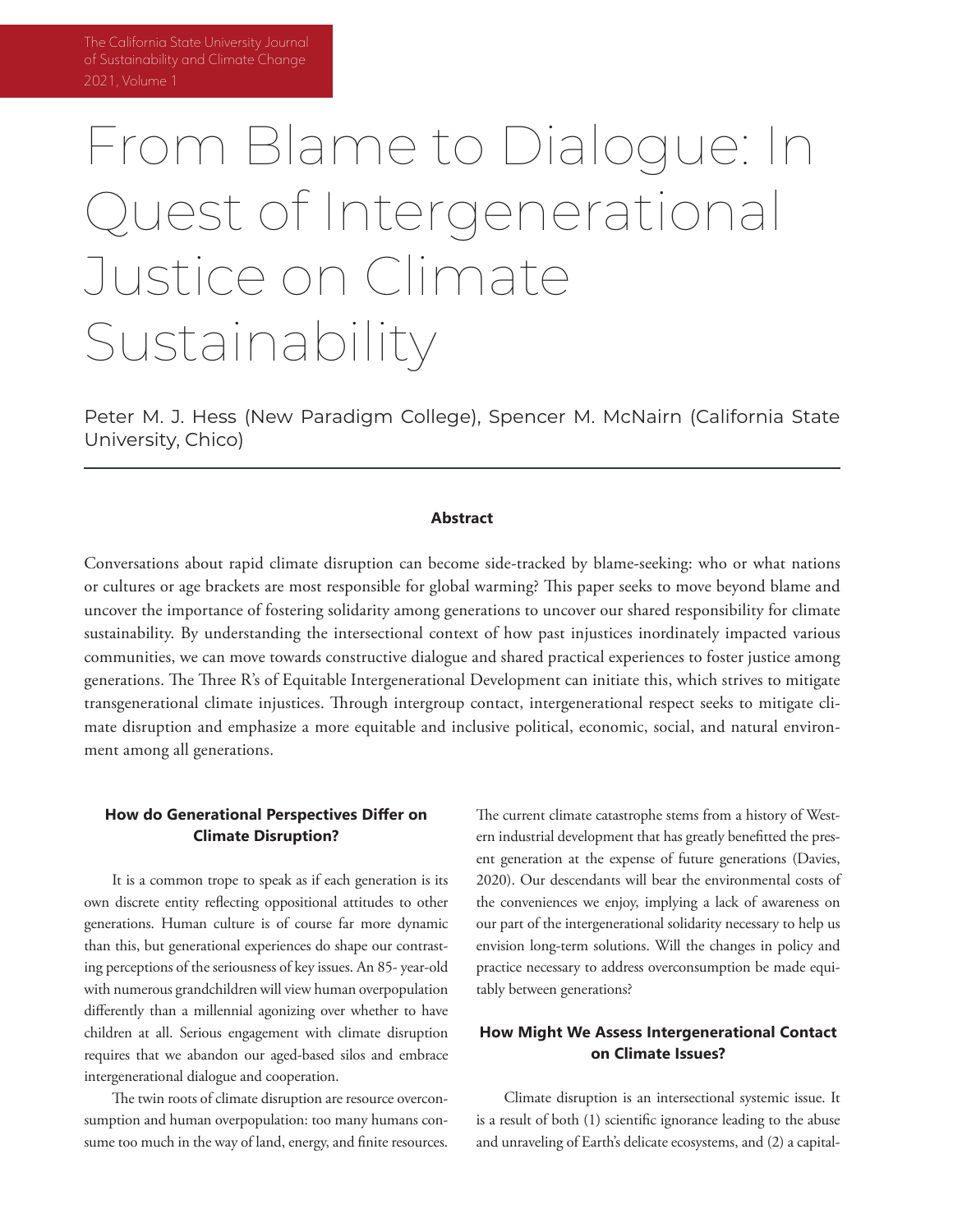ist-industrial model premised upon the assumption of eternal economic growth that rejects the integral relationship between economy and ecology (Daly & Cobb, 1994). Addressing the causes and consequences of climate disruption requires recognizing intersections of generations, genders, ethnicities, religions, nationalities, socioeconomic levels, and geographical contexts. In observing the current polarization on climate issues, research reveals that "70% of adults aged 18 to 34 say they worry about global warming compared to 56% of those aged 55 or older" (Ballew et al., 2019). Based on observing interactions between different generational cohorts, how might we assess the ways in which individuals participate in efforts to mitigate climate change?

One fruitful way to explore intergenerational contact is to look at how access to educational resources on climate science changes the dialogue. Children's early exposure to the scientific treatment of climate issues can generate conversations that extend from schools into households. Similarly, open dialogue and shared practical experiences of healing the land create constructive empathy. The wisdom and experience of age complement and enrich the dynamism and imagination of youth to enable us to build an integrated vision and plan of action for addressing the multifaceted challenge of climate disruption.

#### **What are the Three Rs of Equitable Intergenerational Development?**

As climate disruption accelerates, equitable intergenerational development is one key to ensuring ecological stability for future generations. According to Sultana (2021), "the lived experiences of climate injustices demonstrate the differential marginalisations occurring among and within communities" (p. 120). Through the processes of recognition, reprioritization, and reconciliation, we can address environmental injustices more inclusively with unified plans for developing and implementing transgenerational solutions.

First, since we are applying a model of intergenerational development to climate issues, we should *recognize* that economic development in the United States often doomed places to become uninhabitable sacrifice zones (Lerner, 2010). The National Housing Act (1934) formed the Federal Housing Administration whose color-coded maps suggested varying levels of risk across communities. The red or "hazardous" zones in which home loans were denied were disproportionately inhabited by families of color. Today, these neglected neighborhoods can be 5 to 20 degrees hotter in the summer than the more affluent, whiter neighborhoods of the same city. This is due to a lack of trees and an abundance of heat-trapping pavement

(Plumer & Popovich, 2020). Without taking the appropriate actions now, these neighborhoods will further devolve into uninhabitable heat-emitting scars exacerbating the effects of a warming climate on future generations.

Second, in the context of these social inequalities that plague generations, we can *reprioritize* areas of investment to ensure an equally sustainable future for all. Emphasizing urban greenery, cool materials, and shading to mitigate urban heat will save energy and keep cities cooler for generations (Yenneti et al., 2017).

The third step in this tripartite model involves actively *reconciling* disparities and moving to a greener new deal. Islam (2015) contends that, social inequality shapes behavior within and between households, communities, and nations, each of which influences environmental sustainability. Pursuing multilateral development in such a way that promotes uniform expansion among all communities will support future generations. Organizations such as the Sunrise Movement accentuate the intersectionality of historical neglect and climate issues. It supports a climate action plan which seeks to generate green jobs and reach net-zero carbon emissions by 2030 (Green New Deal, 2019). Active reconciliation of inequalities over time can influence behavior that fosters solidarity among generations on environmental sustainability.

#### **What Sacrifices Are Required of Different Generations for Climate Sustainability?**

If voluntary population reduction fails, nature will trim our excess through famine, resource wars, epidemics, and forced ecological migration. This raises questions in intergenerational ethics: can a young couple decide that they cannot responsibly have children? What considerations of intergenerational justice are raised, such as obligations to future generations (Gosseries & Meyer, 2009)? How might religious traditions engage with delicate questions about population (Hess, 2019)? How will an aging population be cared for? What intergenerational and intercultural sensitivities on issues of reproductive justice are raised between the global south and the global north (Eriksen, 2015)?

## **Implementing Intergenerational Justice and Climate Sustainability**

Mitigating the effects of climate change will require a cooperative approach in that everyone will be better off working together. Intergenerational climate issues range from protecting the interests of unborn generations in Colombia who risk in